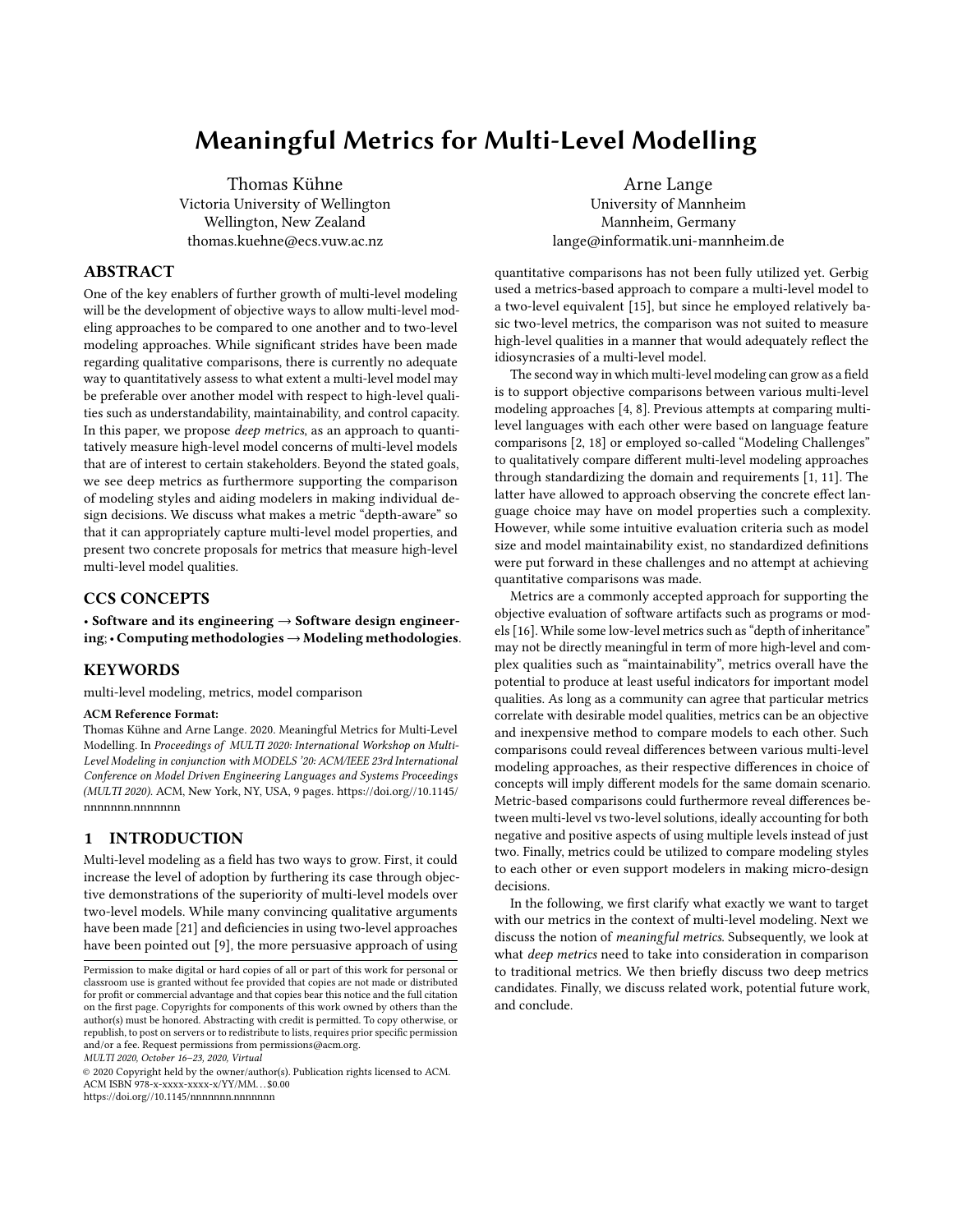MULTI 2020, October 16–23, 2020, Virtual Thomas Kühne and Arne Lange

#### 2 METRICS TARGETS

Prior to measuring something, it is important to define what exactly should be measured. Some traditional software metrics target qualities such as robustness, efficiency, availability, reliability, etc. which are clearly properties of the final product (e.g., deployed code), rather than properties of the source (e.g., a model or source code). Fig. [1](#page-1-0) labels the target of respect metrics as "Product Quality". Some authors refer to such qualities as "external quality characteristics" [\[26\]](#page-8-2). Analyzing a model may support predictions of such product properties, but the properties are nevertheless properties of the product as opposed to properties of the model.

<span id="page-1-0"></span>

Figure 1: Potential Metrics Targets

It can also be useful to measure how adequate the model is with respect to its subject (cf. Fig. [1](#page-1-0) "Model Adequacy"). Relevant questions include: Does the model –

- cover the subject with respect to its intended purpose?
- achieve sufficient fidelity with respect to the subject and the model's purpose?
- exhibit "direct mapping" [\[28\]](#page-8-3)?
- add "accidental complexity" [\[7\]](#page-7-9) to the "Intrinsic Problem Complexity" shown in Fig. [1?](#page-1-0)

All these questions can only be answered by considering both the subject of the model and the model in combination.

Finally, there are qualities associated with a model that can be assessed without reference to the model's subject and that are not directly associated with the product either. Model size, coupling between and cohesion of model elements (cf. [\[17\]](#page-7-10)), understandability, and maintainability are examples for what in Fig. [1](#page-1-0) is referred to as "Model Quality" and some authors refer to as "internal quality characteristics" [\[26\]](#page-8-2).

In the following, we will focus on the latter model qualities. Examining product quality is out of scope since with respect to product properties it is (almost, see below) irrelevant what the model qualities of any supporting models are. Examining model adequacy, on the other hand, would very much be on-topic, in particular with respect to comparing multi-level models to two-level models. However, such investigations necessitate the formalization of the subject (domain of discourse) (cf. [\[19\]](#page-7-11)). For the purposes of this paper, we therefore focus on model properties whose measurements only involve the model itself.

We note, however, that model qualities are

- (1) influenced by model adequacy, and are
- (2) expected to have an indirect impact on product quality.

Regarding (1), in particular, accidental complexity [\[7\]](#page-7-9) is understood to impact on internal model qualities such as understandability and maintainability. As such, measuring model qualities could very well imply indirectly measuring, at least in part, model adequacy.

Comparisons based on measuring models therefore either need to ensure that the models to be compared share the same level of adequacy, or indeed, could infer that different quality measurements are due to different levels of adequacy (e.g., in multi-level vs twolevel comparisons).

Regarding (2), since internal qualities are generally acknowledged to be the key to achieving external qualities (here "Product Quality") [\[32\]](#page-8-4), it is not only useful to initially focus on model properties for pragmatic purposes, but also in terms of overall relevance. Note that we will restrict our focus to metrics relating to model elements and their relationships. Considering the internals of operations (e.g., clabject methods) would open up the scope to include notions like McCabe's cyclomatic complexity [\[25\]](#page-8-5), but are not of immediate interest here.

## 3 MEANINGFUL METRICS

There are many low-level metrics, such as "class count", "attribute count", "average subtyping depth", etc., that are trivial to obtain but have a very tenuous, if any, relationship to high-level qualities like understandability and maintainability. Even more complex metrics such as coupling [\[10\]](#page-7-12), measure a technical property that is not necessarily of interest to stakeholders. Only if, for instance, coupling is reliably correlated to a high-level quality such as maintainability, should it be considered as contributing to the latter's measurement, and can then be regarded as being stakeholder-relevant.

Note that Sommerville refers to low-level metrics as measuring "internal quality attributes" and to stakeholder-relevant qualities as "external quality attributes" [\[32\]](#page-8-4). Since this use of the "internal" vs "external" dichotomy conflicts with the terminology of other authors such as McConnell [\[26\]](#page-8-2), we refrain from using this terminology altogether and use the terms "low-level" vs "high-level" when it comes to characterizing the level of ambition a metric has with respect stakeholder view relevance.

Table [1](#page-1-1) lists the stakeholder views we regard as relevant in the context of this paper. None of these could be adequately supported by low-level metrics such as "number of elements", "depth of specialization", etc. In order to be a meaningful metric to the respective stakeholders, a metric has to correlate with a high-level model quality. In other words, we essentially see a "stakeholder relevance" dimension running orthogonal to the target dimension shown in Fig. [1](#page-1-0) – which spans a spectrum of very simple low-level measurements to complexly defined high-level metrics.

<span id="page-1-1"></span>

| View                    | Variable                       | Outcome                                  |
|-------------------------|--------------------------------|------------------------------------------|
| language<br>comparisons | language choice                | demonstration of<br>language superiority |
| multi- vs<br>two-level  | classification depth           | multi-level pros/cons                    |
| modeling<br>guidelines  | modeling style                 | style trade-off<br>analysis              |
| model<br>development    | individual design<br>decisions | design optimization                      |

Table 1: Stakeholder Views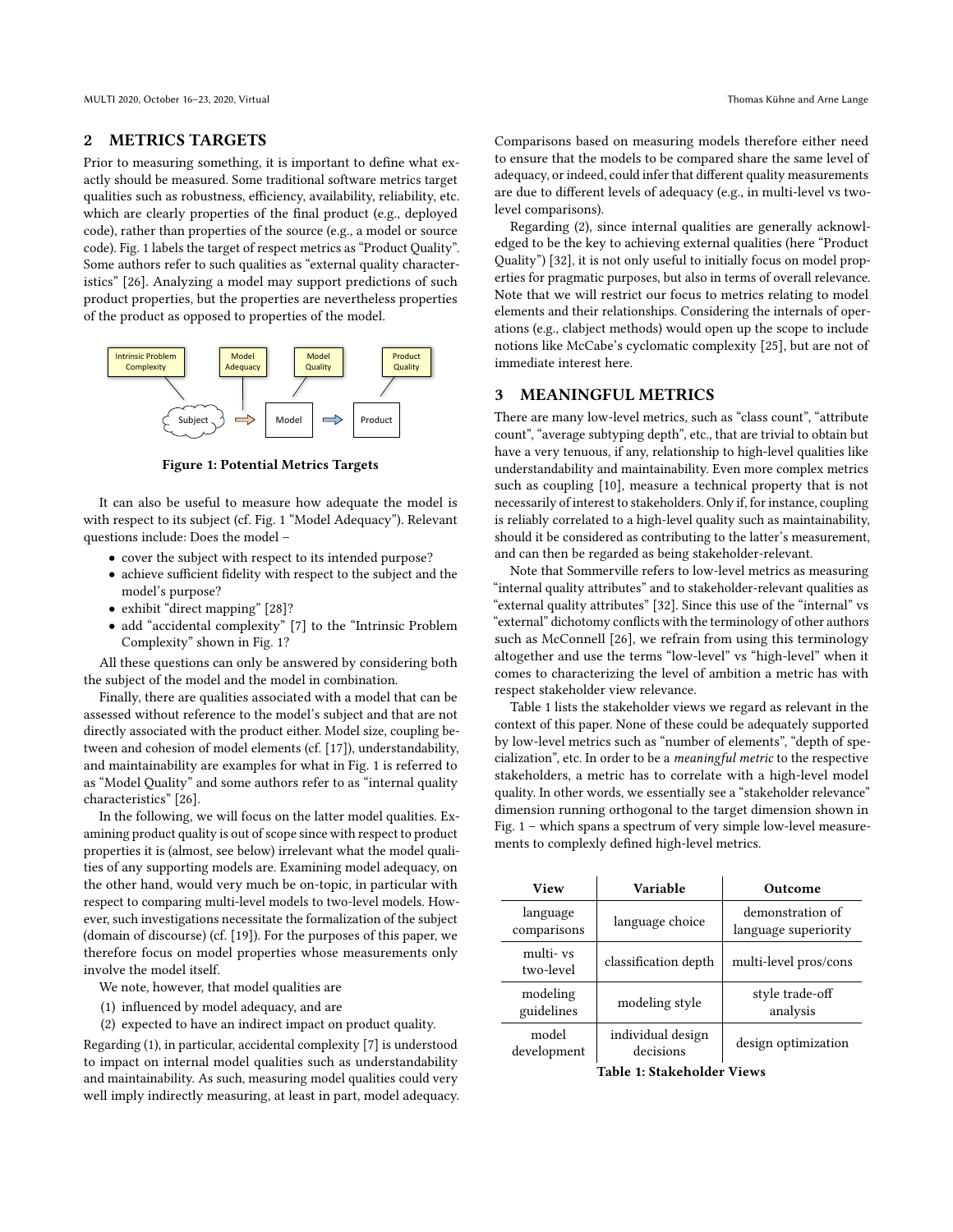A spectrum of metrics with increasing level of importance to multi-level modeling could be defined as follows:

- (1) Two-level metric. Classic, two-level metric.
- (2) Depth-unaware multi-level metric. Classic metric applied to a multi-level model.
- (3) Low-level deep metric. Low-level metric which recognizes classification depth in a multi-level model.
- (4) High-level deep metric. High-level metric which incorporates classification depth in order to produce a measurement that correlates with a stakeholder view.

To date, to the best of our knowledge, only metrics up to level (2) have been used in multi-level modeling research. The level (3) metrics are relatively "low hanging fruit" since they amount to determining properties such as "maximum classification depth" that are analogous to similar metrics on specialization hierarchies. The metrics we are most interested in are the level (4) metrics.

## 4 DEEP METRICS

There are two aspects of multi-level models that traditional, objectoriented metrics do not have to consider: The presence of

- (1) an unbounded number of classification levels [\[5\]](#page-7-13), and
- (2) deep characterization [\[6\]](#page-7-14).

## <span id="page-2-1"></span>4.1 Classification Dimension

Standard object-oriented metrics do not need to consider deep classification chains. For instance, when analyzing dependencies between elements, the only elements that may be affected due to changes to their types are the bottom-level  $(O_0)$  objects. Therefore, in a two-level setting the only elements that may easily have an impact on types upon change are supertypes. Note that in this context, we are not considering the impact of changes that may occur through associations; this type of dependency constitutes its own impact category since it can be partially addressed through encapsulation. Rather, we are focusing on change impact that occurs through subtyping interfaces (or lack thereof) which intentionally offer weak protection only.

Subtypes and their supertypes often tightly interact through shared attributes and overridden operations, resulting in excellent code sharing and extensible systems, which is why such designs are considered to be an integral part of the object-oriented approach. However, even though natural and intended, such tight integration comes at the cost of having very little protection against ripple effects when changes occur anywhere within a subtype hierarchy branch. The strong mutual dependency between subtypes and their supertypes has lead authors to recommend composition/forwarding over inheritance [\[14\]](#page-7-15). With respect to operations, the respective lack of encapsulation between subtypes and supertypes leads to the socalled fragile base class problem [\[29\]](#page-8-6). Visibility scopes such as private in C++ or Java are intended to alleviate the fragility challenge but obviously cannot always help without entirely negating the advantages of subtyping. In summary, subtyping introduces some level of error-proneness and change dependency which we refer to as subtyping-induced fragility.

To illustrate the case of subtyping-induced fragility, consider Actor in Fig. [2](#page-3-0) which is a supertype of two subtypes: SeniorActor and StdActor. When Actor was initially created, it embodied the requirement that all actors had to be available for eight hours per day. If subsequently the availability requirement for actors is relaxed from eight hours to four hours per day, e.g. to allow for part-time actors, and established at Actor, this change will have a ripple effect on SeniorActor. Senior actors are still required to be available for eight hours per day, so the respective requirement now has to be established at SeniorActor. If SeniorActor had any subtypes, then the fix to SeniorActor would restore the original requirement for these as well, illustrating that ripple effects are typically expected to die off near the "epicenter" of the change.

In multi-level models, types (at any level) may not only be derived from supertypes but may also be – and in fact are expected to be – derived from their own type at the level above. As a result, both the supertype and the type of a type (at any level) can determine the latter's shape in a multi-level model. Hence, a similar dependency to that between supertypes and subtypes exists in the form of classification-induced fragility for any ontologically typed element at any level in a multi-level model. Both sources of fragility can be viewed as being caused by a derivation dependency. We consider classification-induced fragility in Sect. [5.1](#page-2-0) when proposing a metric for predicting the impact of change to a multi-level model.

## 4.2 Deep Characterization

The presence of metatypes (of any order) in multi-level models obviously not only has a detrimental impact on models. As a matter of fact, metatypes can reduce error-proneness when used to enforce certain structures at subjacent levels.

Metatypes (of any order) are used to their fullest potential when they exert deep characterization. For instance, a ProductType element at level  $O_2$  can enforce the presence of a price slot for all product instances at level  $O_0$ , without depending on product types such as DVD to engage in a powertype scenario [\[6\]](#page-7-14). This means that any modeler who introduces a new product type to the system can never fail to make the new product instances have a price slot. Fig. [2](#page-3-0) shows the deep metatype TaskType as performing an analogous role, ensuring that task enactments, such as PythonCoding, are guaranteed to have a duration slot. We consider this highly welcome increase of control when proposing a metric for capturing the increase of guarantees afforded by deep models in Sect. [5.2.](#page-5-0)

## <span id="page-2-2"></span>5 SPECIFIC METRIC PROPOSALS

In this section we propose two deep metrics whose validity still has to be established. Both are specifically designed to be applicable to deep models and are intended to provide meaningful measures of high-level model qualities.

## <span id="page-2-0"></span>5.1 Expected Change Impact

The "Expected Change Impact" (ECI) metric is intended to be used in contexts in which individual model elements are subject to change with a certain probability. The intent of the metric is to predict the expected impact of such changes, on average, including ripple effects. For now, we are only considering ripple effects caused by derivation dependencies (cf. Sect. [4.1\)](#page-2-1), but the ECI metric should nevertheless correlate well with the notion of the maintainability of a model. The higher the expected overall change of impact, the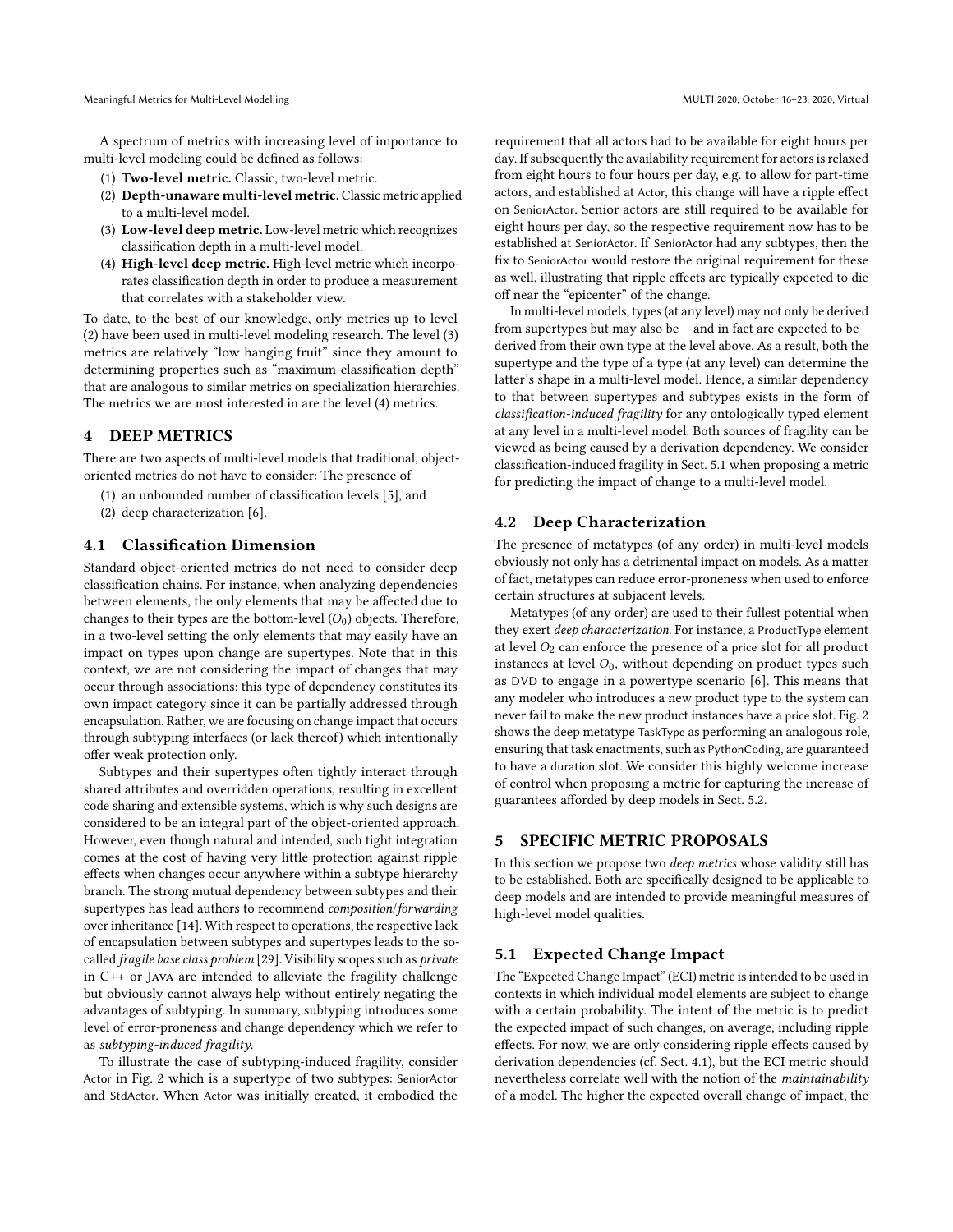$O<sub>2</sub>$ 

<span id="page-3-0"></span>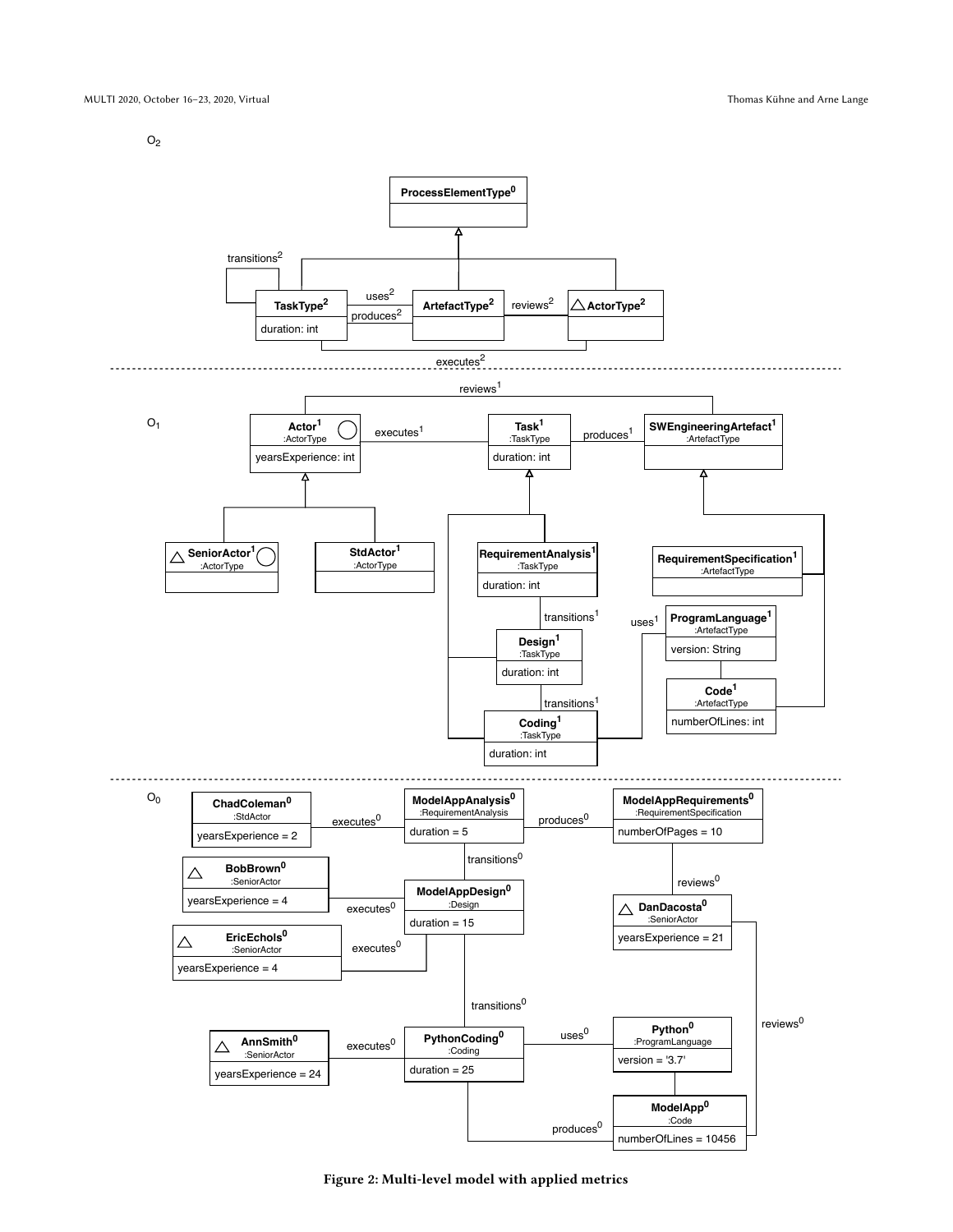more costly it is to maintain a model, assuming that all ripple effects must be attended to manually, incurring some labor cost.

In this context it is useful to define a local impact scope that comprises all elements that may potentially require attention after a particular element is changed. For instance, changing a type may affect the classification hierarchy upwards (i.e., its type and so on, recursively), the classification hierarchy downwards (i.e., its direct instances and so on, recursively), and analogously both upwards and downwards directions for the subtype hierarchy.

In order to maintain simplicity and since respective further contributions are expected to be negligible, for now we only consider the first-order impact scope of an element; Fig. [2](#page-3-0) marks the elements in the first-order impact scope of SeniorActor, using triangles (classification) and circles (subtyping).

The ECI metric is intended to account for the following kinds of ripple effects:

- well-formedness repairs that become necessary within the impact scope of a changed element. For instance, moving an operation down from a supertype to a subtype may require the removal or change of operations in other subtypes that previously claimed to override a supertype operation. While such well-formedness repairs can in some cases be automated (e.g., adjusting a changed potency value in all derived elements [\[3\]](#page-7-16)), not all can.
- model adequacy repairs that are required to maintain the model's level of fidelity in terms of representing the domain. For instance, changing the meaning of a class may imply a restructuring of all derived classes, whether they are subtypes or instances of the changed class.

Every particular change to a model element will have a very specific impact, ranging from zero ripple effect, i.e., an entirely local change, to a change affecting every element in the element's impact scope. In the worst case, every element in the entire model could be impacted, if a respective change occurs to a pivotal element, such as a global suptyping root.

As a result, the ECI only attempts to predict average impact values caused by changes to elements  $c_i$ , i.e., an average of many actual impact values that can be observed over a long time:

$$
\lim_{n \to \infty} \left( \frac{1}{n} \sum_{i=0}^{n} ECI(c_i) \right) = \lim_{n \to \infty} \left( \frac{1}{n} \sum_{i=0}^{n} actual\text{-}impact(c_i) \right) \tag{1}
$$

To this end, we use the concept of an expected value from probability theory, i.e., the probability-weighted average of individual events  $x_i$ :

$$
E[X] = \sum_{i=0}^{n} x_i * p_i
$$
 (2)

An elegant way to define ECI according to this notion is to express it as the vector dot product between a probability (likelihood of change) vector and an impact (impact of change) vector:

$$
ECI[I] = \vec{L} \cdot \vec{I} = \begin{pmatrix} LoC(c_1) \\ LoC(c_2) \\ \vdots \\ LoC(c_n) \end{pmatrix} \cdot \begin{pmatrix} IoC(c_1) \\ IoC(c_2) \\ \vdots \\ IoC(c_n) \end{pmatrix}
$$
(3)

5.1.1 Likelihood of Change. The likelihood with which a particular element will be subject to an initial change – which in turn may create ripple effects – depends on the context. Here, we are assuming an open world scenario in which a descriptive model is intended to represent a domain and in which, from time to time, new kinds of individuals are discovered. Each such found individual needs to be accommodated by some type of descriptive model. We could require modelers to assign a probability  $p_t$  to each type t in the model, which reflects the likelihood with which they expect  $t$ to require a change. This would give us:

$$
LoC(t) = p_t
$$

However, such an approach would be far too demanding on modelers. Instead, we suggest that modelers only assign a probability  $p_h$ to each topmost ancestor root in the system which reflects the probability of a change occurring anywhere in the hierarchy (relative to other hierarchies). This allows modelers to express different levels of stability for respective hierarchies while drastically reducing the effort through computing the probability of the vast majority of elements based on the root probabilities.

For the respective probability computation we are making two assumptions:

- (1) a type is less likely to change, the higher up a hierarchy it is positioned.
- (2) the probability of siblings in a type's extension or subtype partition is uniformly distributed.

Regardless of whether the classification hierarchy or the subtype hierarchy is concerned, types at higher levels/layers are less likely to require change since their higher level of abstraction provides them with more immunity against the need for revision. From (2) it follows that the combined probability of any of  $n$  siblings to require change is independent of  $n$ , but that the likelihood for each individual sibling to require change is reduced by the factor  $\frac{1}{n}$ .

Therefore, assuming that the factor with which the probability of change changes when going upwards the hierarchy is  $\frac{1}{f_c}$ , i.e., in the case of a single descendant  $f_c = \frac{p_t}{p_{ancestort}}$ , the probability of an element t changing can be calculated recursively:

 $p(t) = p(t, \frac{p_h(t)}{p_{total}(root(t))})$ 

where

$$
p(t, p_r) = \begin{cases} p_r, & \text{ansc}(t) = 0\\ \frac{f_c}{|\text{siblings}(t)|} * p(\text{ancestor}(t), p_r), & \text{otherwise} \end{cases}
$$

and

$$
p_{total}(t) = p(t, 1) + \sum_{e \in descendants(t)} p_{total}(e)
$$

We are using  $p_{total}(root(t))$  to normalise the probability for the top element of the hierarchy such that the total probability of all elements in the hierarchy sums up to  $p_h(t)$ .

In order to obtain the full formula for LoC, we need to use the above function and employ it for the classification ( $\mapsto t_{p}(t)$ ) and subtype hierarchies ( $\mapsto s_p(t)$ ) respectively. We anticipate that these hierarchies do not contribute to the likelihood of change in equal measure which is why we introduce a type weight factor tw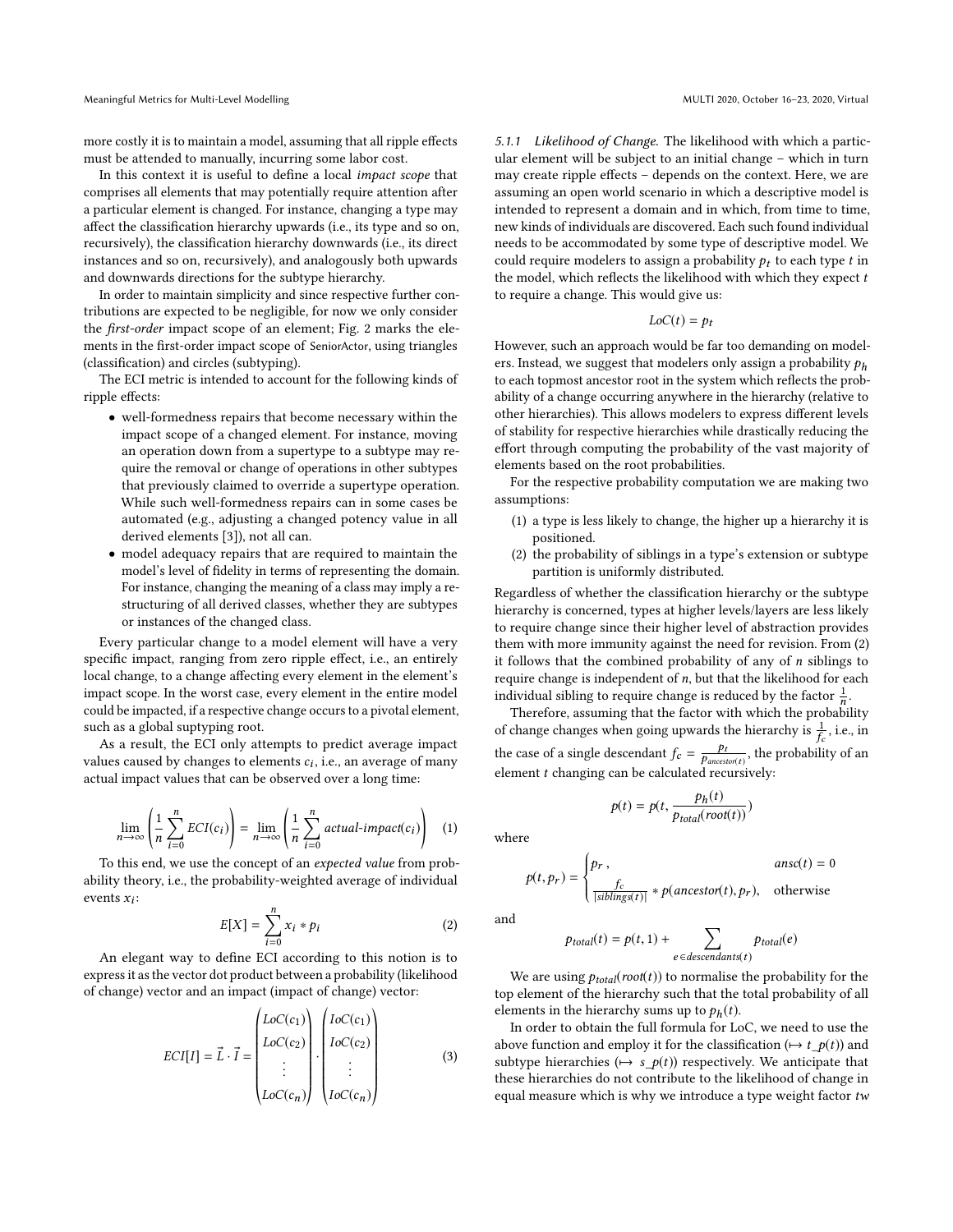for the classification hierarchy contribution and then normalize the result with the denominator  $1 + tw$ :

$$
LoC(t) = \frac{1}{1 + tw} (s\_p(t) + tw * t\_p(t))
$$
 (4)

Ideally, empirical experimentation should be used to obtain the appropriate tuning for tw. In the absence of any empirical input, one may assume  $tw = 1$ .

5.1.2 Two-Dimensional Fragility. When a model element is altered during the lifetime of the model, the change might have certain effects on associated elements in its impact scope. In order to illustrate the impact scope of SeniorActor in our example (cf. Fig. [2\)](#page-3-0) the triangles denote the impact scope in terms of the classification hierarchy and the circles denote for the impact scope in terms of the inheritance hierarchy, i.e., SeniorActor's impact scope for the subtyping dimension only contains Actor, but its impact scope in the classification dimension contains BobBrown, EricEchols, AnnSmith, and DanDacosta, plus ActorType .

In order to predict the average "impact of change" (IoC) for a given element t, we first define a context-free impact:

 $IoC(t) = i_t$ 

The value  $i_t$  represents the impact (i.e., effort proxy) of dealing with the change required for element  $t$  locally, without involving any other elements.

If the element  $t$  has a direct ancestor then there is an average probability with which it can cause a ripple effect on the latter. We define the additional impact caused by such a direct neighborinduced impact as  $i_t * ip\_up$ . In other words,  $ip\_up$  is an impact dampening factor ( $ip \mu p < 1$ ). With  $ip \mu p$  set to 0.25, for instance, the effort-of-change proxy for a direct ancestor of  $t$  would be 25% of the effort of changing  $t$  itself. We expect this impact value to decrease exponentially with the distance of the ancestor. Hence an ancestor with distance d will make the following contribution to the overall impact:

#### Impact\_Contribution(d) =  $i_t * ip \mu p^d$

The total sum of all ancestor impact factors for an element  $t$  with  $ansc(t)$  ancestors is therefore

$$
IoC_a(t) = \sum_{i=1}^{ansc(t)} ip_{\perp}up^i
$$

We assume the absence of multiple classification and multiple inheritance, which makes the above formula complete.

Analogously, the total sum of all descendant impact factors for an element  $t$  with a single linear descendant chain of depth  $desc(t)$ is:

$$
IoC_d(t) = \sum_{i=1}^{desc(t)} ip\_down^i
$$

Since elements can have multiple direct descendants – whether these are instances or subtypes – we need to sum over all of these descendants and apply  $IoC_d$  recursively:

$$
IoC_d(t) = \begin{cases} 1, & descendants(t) = \emptyset \\ \sum_{e \in descendants(t)} & ip\_down * IoC_d(e), & otherwise \end{cases}
$$

Combining the downward and upward impact contributions in both classification and subtyping dimensions, and multiplying the impact factor contributions with the local impact value  $i_t$  yields:

$$
IoC = i_t * \begin{pmatrix} 1 \\ + \\ \cdot \\ s\_IoC_d(t) + s\_IoC_d(t) \\ + \\ t\_IoC_d(t) + t\_IoC_d(t) \end{pmatrix}
$$
(5)

There is no need for an explicit weighting factor for the classification dimension in this formula because different contribution strengths can be chosen via respective  $s_i$  *ip\_up, s\_ip\_down, t\_ip\_up,* and  $t$ \_*ip\_down* factors.

Also, note that we do not normalize the impact with respect to the size of the impact scope since the overall impact actually increases with the size of the impact scope.

#### <span id="page-5-0"></span>5.2 Control Capacity

The second concrete metric we propose is intended to measure the control capacity (CC) of a multi-level model. Note that independently of the number of levels, bottom level  $(O<sub>0</sub>$ -level) elements can never control any other elements and top level elements are not (ontologically) controlled by any other elements. Hence, two-level approaches imply type level  $(O_1)$  anarchy since there are no limitations (outside generic language well-formedness rules) that constrain modeler activity at the (top level) type level. Such a lack of control makes it impossible to ensure any intended structure/organization at the type level. This, in turn, increases error-proneness since it is then possible to inadvertently violate design requirements or fail to adhere to mandatory structural constraints.

Hence it is desirable to use levels  $O_2$  and above to control  $O_1$ level content. The tighter the control exerted by levels higher up the classification hierarchy, the fewer errors can be made.

A very crude approximation for CC would be the ratio of clabjects that are ontologically typed versus the total count of clabjects. With  $C_t$  as the set of ontologically typed clabjects -

$$
C_t = \{c \mid \exists T : c \triangleleft T\}
$$

– and C the set of all clabjects we have as a first approximation:

$$
CC = \frac{|C_t|}{|C|} \tag{6}
$$

Note that in a two-level model, no  $O<sub>1</sub>$ -level clabjects can make a positive contribution to CC in terms of being classified by a type. While it is unavoidable to have some number of untyped elements in a non-self-terminating ontological classification hierarchy (i.e.,  $\frac{|C_t|}{|C|}$  can never reach 100%), a multi-level modeling hierarchy is nevertheless intrinsically better equipped to maximize CC.

A more refined approach to calculating CC needs to

- (1) consider control through supertypes, and
- (2) account for the depth of control.

Supertypes impose the presence of features just as (deep) types do. While it could be argued that any element is more likely to have an ontological type than it is to have one or more supertypes, it is most certainly the case that once a supertype is nominated, the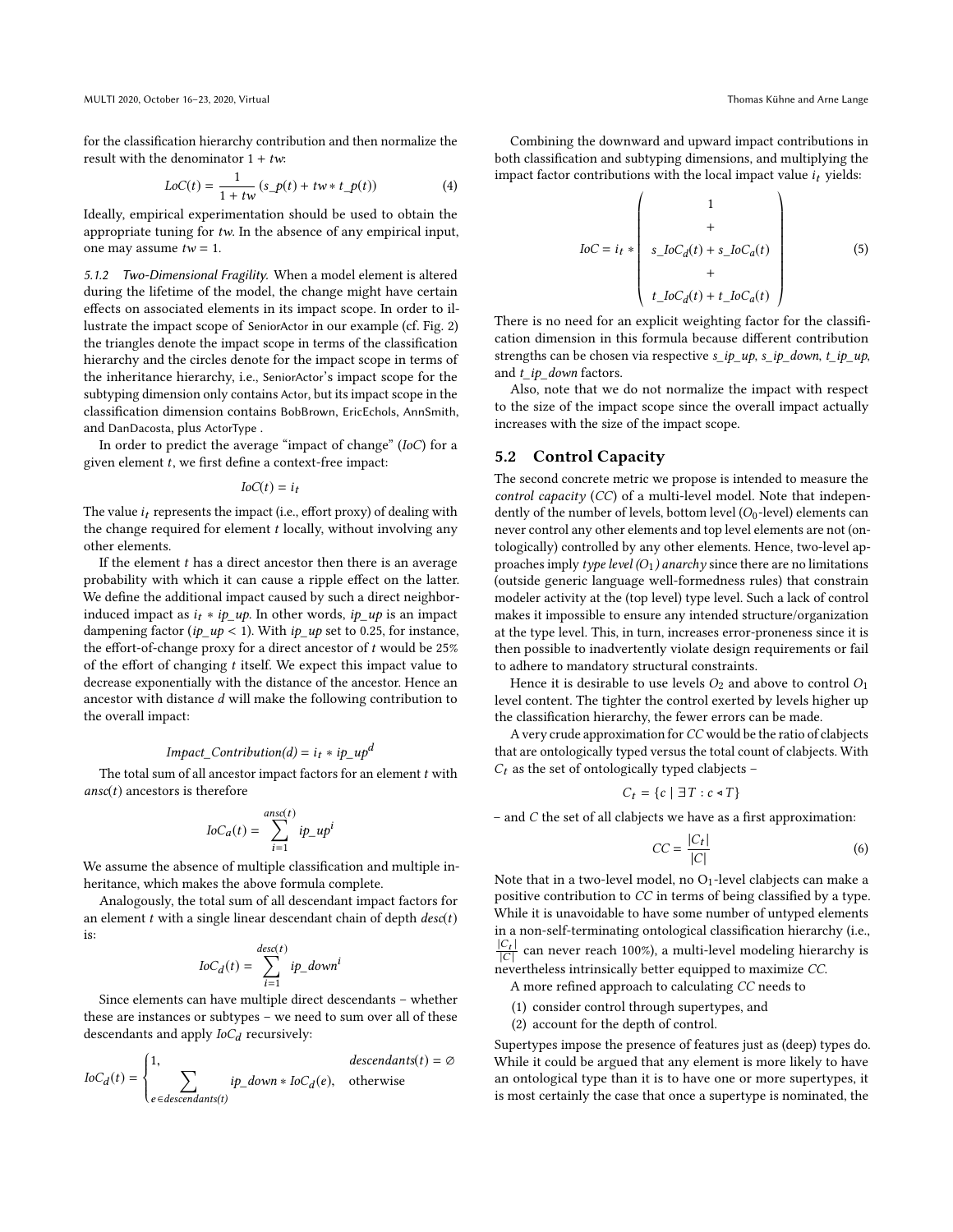latter exerts some level of control, e.g. guaranteeing the presence of fields, operations, and relationships to other elements.

For both the classification and subtyping dimensions it can be argued that the further the reach of control, the more powerful it can be considered to be. For instance, a deep  $O_3$ -level type with potency-3 features will impose more order on the whole multi-level model than a regular  $O_1$ -level type. However, we should ensure to not "overcount" control capacity in order to avoid giving too much weight to elements with deep control. If we simply replaced each element that counts as 1 in  $|C_t|$  with its ancestor count then the overall sum would entail cumulative contributions, e.g., the deep classification of PythonCoding in Fig. [2](#page-3-0) would not just result in a weight of 2 (with TaskType being two levels up), but in  $2 + 1 = 3$  as the contribution 1 from Coding would also be counted.

Therefore, to calculate  $CC$  – for now only taking the classification dimension into account – we only consider elements without descendants:

$$
C_{\perp} = \{c \mid descendants(c) = \emptyset\}
$$

We can then define:

<span id="page-6-0"></span>
$$
CC = \frac{1}{|C|} \sum_{e \in C_{\perp}} ansc(e) \tag{7}
$$

Note that Eq. [7](#page-6-0) produces the same result as the earlier crude approximation  $\frac{|C_t|}{|C|}$  if there are only two levels. Eq. [7](#page-6-0) produces more adequate results than the crude approximation if there is a high proportion of deep characterization (since summing up all branch lengths in a tree yields a higher value than counting its edges).

For the full definition of CC we now only need to consider the suptype dimension as well:

$$
CC = \frac{1}{|C| * (1 + t \cos)} \left( \begin{array}{c} \sum_{e \in C_s \perp} ansc_s(e) \\ + \\ + \\ t \cos \sum_{e \in C_t \perp} ansc_t(e) \end{array} \right) \qquad (8)
$$

The weight *tcw* is used to adjust the contribution from classification to control capacity versus the contribution from generalization. Again, we are not claiming to be in possession of an empirically justified value for tcw. A value of 1 would achieve equal contribution from both dimensions.

#### 6 RELATED WORK

Atkinson and Kühne applied a minimalistic metric – number of elements in a model – when comparing the complexity of multi-level models with two-level models [\[7\]](#page-7-9). The underlying assumption was that requiring fewer model elements to describe the same subject indicates less accidental complexity and thus aids understandibility and maintainability.

De Lara et al. included references/associations, stereotypes, and pattern occurrences in their respective size metric [\[21\]](#page-8-1).

Rossini et al. [\[31\]](#page-8-7) compared a two-level version of a cloud modeling language called CLOUDML, which employs the type-object pattern [\[24\]](#page-8-8), to a multi-level modeling version. The authors also assume that a small model size is desirable because a larger model is harder to comprehend. Of the high-level evaluation criteria they considered, "extensibility" is the one most related to our ECI metric. Rossini et al.'s "extensibility" relates to minimizing impact on related modeling elements when adjusting a model, e.g., to increase its adequacy. They found the multi-level model to be more extensible than its two-level counterpart.

Gerbig compared a multi-level model to a standard two-level UML model [\[15\]](#page-7-1). As well as numerous standard object-oriented design metrics [\[10,](#page-7-12) [22,](#page-8-9) [23,](#page-8-10) [30\]](#page-8-11), he also applied the aforementioned minimalistic accidental complexity metric, applying it separately to different kinds of model elements, e.g., classes versus connections. Gerbig also used the following compound metric definition to measure "complexity":  $\frac{AWF+AAP}{DSC}$ , where AWF is the average wellformedness rules count, AAP is the average additional operations count, and DSC is the design size (class count). Further high-level model qualities he considered include reusability, understandability, and extendability. For these, Gerbig used the relatively simple compound metrics defined in [\[23,](#page-8-10) Tab. 8] and applied them to both a multi-level model and a two-level model.

McQuillan and Power observed that the majority of UML metrics are low-level "counting metrics" [\[27\]](#page-8-12). They furthermore point out that some popular metrics such as Halstead's metrics are often criticized for not having been demonstrated to correlate well with high-level model quality attributes. McQuillan and Power moreover point out that some standard software metrics intended to measure code quality can straightforwardly be used on models, mentioning in particular Chidamber and Kemerer [\[10\]](#page-7-12) which were used by Gerbig (see above).

De Lara et al. proposed and used three quality metrics for level contents – reusability, domain-specificity, and simplicity – when evaluating the impact of model refactorings on these quality aspects [\[20\]](#page-8-13). The notion of domain-specificity is related to our notion of control capacity since the former is defined by the relative count of linguistic extensions in a level, i.e., the ratio of elements which are not ontologically classified. De Lara et al. thus maintain that less control over level content indicates increased domain-specificity of said content.

ATHENA is a language-independent and customizable software metrics tool [\[33\]](#page-8-14). Focused on programming languages, Athena supports Pascal, Ada, and C, and not only offers the possibility of measuring a set of kernel metrics but also features a specially designed specification language that allows further design and code metrics to be easily added. We believe that an analogous tool supporting deep model metrics would be very desirable.

Vanderfeesten et. al. presented an approach for applying metrics to business process models [\[34\]](#page-8-15). They employed the ProM tool to compute the metrics "complexity", "cohesion", "coupling", and "modularity". In order to evaluate the "cohesion" and "coupling" metrics the ProM tool transforms models into graphs from which the metrics are computed.

The "Maintainability Index (MI)" is a compound metric that was designed to correlate with the maintainability of a system by calculating the weighted sum of four standard metrics [\[12\]](#page-7-17). Despite its adoption in Visual Studio, the metric has a number of detractors that doubt its adequacy. Nevertheless, this compound metric is relevant in our context since it attempts to measure a high-level quality, and due to the empirical approach which was used to determine the weight values. A regression analysis was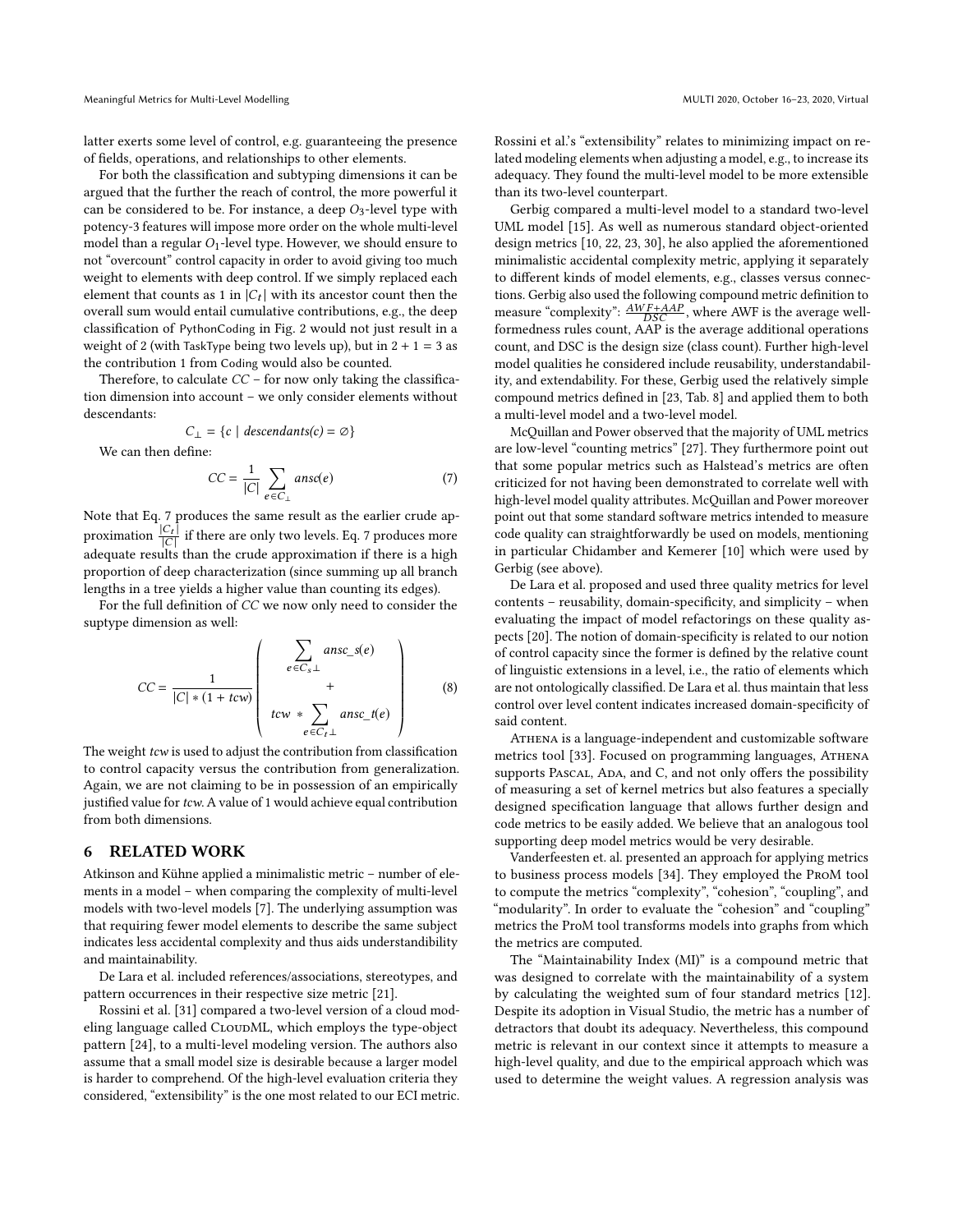used to determine the weights based on the values of the lowerlevel metrics and developer verdicts about the maintainability of the measured systems. We propose that values for deep metric parameters, such as the ones used in Sect. [5,](#page-2-2) could be obtained in a similar way.

# 7 FUTURE WORK

In this paper we have outlined some of the issues involved in defining meaningful deep metrics on multi-level models, and have presented examples of what such metrics could look like. This line of work could be continued in a number of directions, including –

- investigating further deep metrics for model qualities,
- expanding the scope to model adequacy metrics,
- the consideration of (deep) connections [\[13\]](#page-7-18), and/or operation bodies,
- developing a universal, abstract representation of multiple multi-level models, that would allow standardized metric definitions to be applied to multi-level models regardless of the native language they are expressed in,
- building an environment using this universal representation approach which is able to accept custom metric definitions, and
- using multiple multi-level models and open world scenarios in order to ascertain empirically motivated values for the "dampening" and "likelihood" parameters used in Sect. [5.](#page-2-2)

#### 8 CONCLUSION

In this paper we have motivated the utility of deep metrics as a way to extend the community's ability to compare multi-level modeling approaches, not only to each other but also against two-level approaches. Beyond supporting such comparisons, deep metrics will also allow comparative evaluations of various models expressed in the same multi-level modeling language, but employing different modeling styles. Even single fine-grained modeler decisions could be supported by quantitative predictions regarding high-level model qualities.

As samples of the kind of metrics we are envisioning, we presented two deep metrics for computing the expected impact change and the control capacity for models respectively. The novel notion of control capacity is particularly destined to be suitable to demonstrate measurable advantages of multi-level models over two-level models. We do not claim that these proposals represent ready-to-employ solutions; certainly we did not attempt to suggest any concrete values for the parameters with which these metrics can be tuned. Instead, our main purpose was to illustrate the value a deep classification dimension can provide and to give an idea of the (very manageable) complexity involved in defining metrics that attempt to correlate with high-level model qualities.

While significant further work is still necessary to make the vision of a community-accessible tool for comparing multi-level approaches a reality, once this kind technology has become available, it will provide an objective method to quantitatively evaluate multi-level models with respect to relevant high-level qualities such as understandability, maintainability, and control capacity.

## ACKNOWLEDGMENTS

We thank Colin Atkinson for extensive discussions related to the topics of this paper and comments on an earlier version of this paper. We also thank the anonymous reviewers for their helpful remarks.

#### REFERENCES

- <span id="page-7-6"></span>[1] João Paulo A. Almeida, Adrian Rutle, Manuel Wimmer, and Thomas Kühne. The MULTI Process Challenge. In 2019 ACM/IEEE 22nd International Conference on Model Driven Engineering Languages and Systems Companion (MODELS-C) (2019-09). 164–167. DOI:<https://doi.org/10.1109/MODELS-C.2019.00027>
- <span id="page-7-4"></span>[2] Colin Atkinson and Ralph Gerbig. 2016. A Feature-based Comparison of Melanee and MetaDepth. In Proceedings of the 3rd International Workshop on Multi-Level Modelling co-located with ACM/IEEE 19th International Conference on Model Driven Engineering Languages & Systems (MoDELS 2016) (Multi 2016).
- <span id="page-7-16"></span>[3] Colin Atkinson, Ralph Gerbig, and Bastian Kennel. 2012. On-the-Fly Emendation of Multi-level Models. In Modelling Foundations and Applications - 8th European Conference, ECMFA 2012, Kongens Lyngby, Denmark, July 2-5, 2012. Proceedings (Lecture Notes in Computer Science), Antonio Vallecillo, Juha-Pekka Tolvanen, Ekkart Kindler, Harald Störrle, and Dimitrios S. Kolovos (Eds.), Vol. 7349. Springer, 194–209. DOI:[https://doi.org/10.1007/978-3-642-31491-9\\_16](https://doi.org/10.1007/978-3-642-31491-9_16)
- <span id="page-7-2"></span>[4] Colin Atkinson, Ralph Gerbig, and Thomas Kühne. 2014. Comparing multi-level modeling approaches. In Proceedings of the 1st International Workshop on Multi-Level Modelling co-located with the  $17<sup>th</sup>$  ACM/IEEE International Conference on Model Driven Engineering Languages and Systems (MODELS 2014) (CEUR Workshop Proceedings), Vol. Vol-1286. 43–52.
- <span id="page-7-13"></span>[5] Colin Atkinson and Thomas Kühne. 2001. The Essence of Multilevel Metamodeling. In Proceedings of the  $4^{th}$  International Conference on the UML 2000, Toronto, Canada (LNCS 2185), Martin Gogolla and Cris Kobryn (Eds.). Springer Verlag, 19–33. DOI:[https://doi.org/10.1007/3-540-45441-1\\_3](https://doi.org/10.1007/3-540-45441-1_3)
- <span id="page-7-14"></span>[6] Colin Atkinson and Thomas Kühne. 2003. Rearchitecting the UML Infrastructure. ACM Transactions on Modeling and Computer Simulation 12, 4 (Oct. 2003), 290– 321.
- <span id="page-7-9"></span>[7] Colin Atkinson and Thomas Kühne. 2008. Reducing accidental complexity in domain models. Software & Systems Modeling 7, 3 (2008), 345–359.
- <span id="page-7-3"></span>[8] Colin Atkinson and Thomas Kühne. 2017. On Evaluating Multi-Level Modeling. In Proceedings of the 4th International Workshop on Multi-Level Modelling co-located with the  $20^{t}$ <sup>h</sup> ACM/IEEE International Conference on Model Driven Engineering Languages and Systems (MODELS 2017) (CEUR Workshop Proceedings, ISSN 1613- 0073), Vol. Vol-2019. 274–277.
- <span id="page-7-0"></span>[9] Freddy Brasileiro, João Paulo A. Almeida, Victorio A. Carvalho, and Giancarlo Guizzardi. 2016. Applying a Multi-Level Modeling Theory to Assess Taxonomic Hierarchies in Wikidata. In Proceedings of the 25th International Conference Companion on World Wide Web (WWW '16 Companion). International World Wide Web Conferences Steering Committee, 975–980. DOI: <https://doi.org/10.1145/2872518.2891117>
- <span id="page-7-12"></span>[10] Shyam R Chidamber and Chris F Kemerer. 1994. A metrics suite for object oriented design. IEEE Transactions on software engineering 20, 6 (1994), 476–493.
- <span id="page-7-7"></span>[11] Tony Clark, Ulrich Frank, and Manuel Wimmer. 2017. Preface to the 4th International Workshop on Multi-Level Modelling. In Proceedings of the 4th International Workshop on Multi-Level Modelling co-located with the 20<sup>th</sup> ACM/IEEE International Conference on Model Driven Engineering Languages and Systems (MODELS 2017) (CEUR Workshop Proceedings), Vol. Vol-2019. 210–212.
- <span id="page-7-17"></span>[12] D. Coleman, D. Ash, B. Lowther, and P. Oman. 1994. Using metrics to evaluate software system maintainability. Computer 27, 8 (1994), 44-49.
- <span id="page-7-18"></span>[13] Thomas Kühne Colin Atkinson, Ralph Gerbig. 2015. A unifying approach to connections for multi-level modeling. In Proceedings of MODELS'15. IEEE Computer Society, 216–225.
- <span id="page-7-15"></span>[14] E. Gamma, R. Helm, R. E. Johnson, and J. Vlissides. 1994. Design Patterns: Elements of Object-Oriented Software Architecture. Addison-Wesley.
- <span id="page-7-1"></span>[15] Ralph Gerbig. 2017. Deep, seamless, multi-format, multi-notation definition and use of domain-specific languages. Ph.D. Dissertation. Universität Mannheim. <https://madoc.bib.uni-mannheim.de/42010/>
- <span id="page-7-8"></span>[16] Brian Henderson-Sellers. 1995. Object-oriented metrics: measures of complexity. Prentice-Hall, Inc.
- <span id="page-7-10"></span>[17] Sallie Henry and Dennis Kafura. 1981. Software structure metrics based on information flow. IEEE transactions on Software Engineering 5 (1981), 510–518.
- <span id="page-7-5"></span>[18] Muzaffar Igamberdiev, Georg Grossmann, and Markus Stumptner. 2016. A Feature-based Categorization of Multi-Level Modeling Approaches and Tools. In Proceedings of the 3rd Workshop on Multi-Level Modelling co-located with the 19th ACM/IEEE International Conference on Model Driven Engineering Languages and Systems (MODELS 2016) (CEUR Workshop Proceedings), Vol. Vol-1722. 45–55.
- <span id="page-7-11"></span>[19] Thomas Kühne. 2006. Matters of (Meta-) Modeling. Software and System Modeling 5, 4 (2006), 369–385. DOI:<https://doi.org/10.1007/s10270-006-0017-9>